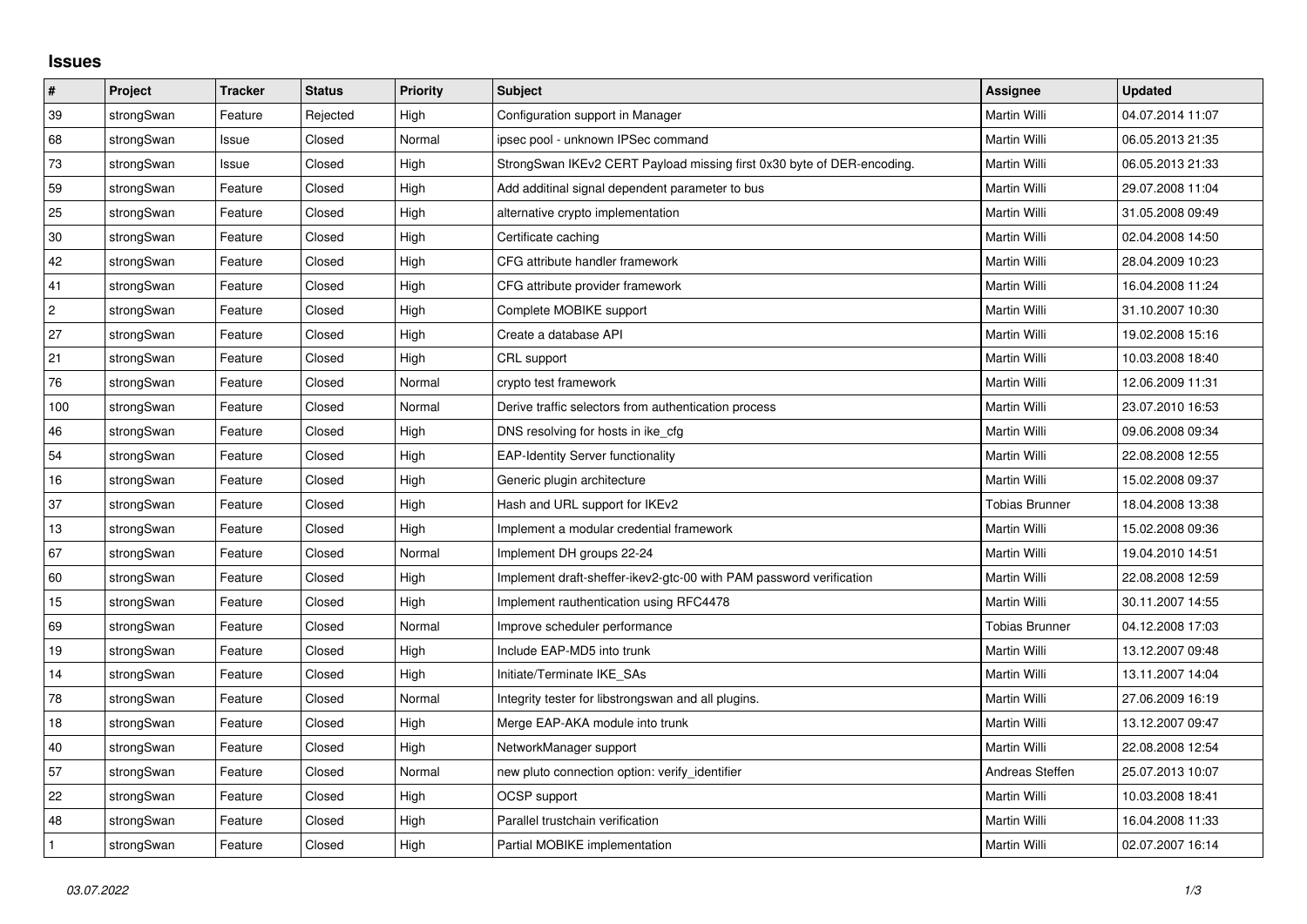| $\vert$ #      | Project    | <b>Tracker</b> | <b>Status</b> | <b>Priority</b> | <b>Subject</b>                                                              | Assignee              | <b>Updated</b>   |
|----------------|------------|----------------|---------------|-----------------|-----------------------------------------------------------------------------|-----------------------|------------------|
| 23             | strongSwan | Feature        | Closed        | Low             | PKCS#11 based smartcard implementation                                      | Martin Willi          | 12.10.2010 13:42 |
| 17             | strongSwan | Feature        | Closed        | High            | Pluggable crypto modules                                                    | <b>Martin Willi</b>   | 15.02.2008 09:36 |
| 20             | strongSwan | Feature        | Closed        | High            | Pluggable fetcher plugins                                                   | Martin Willi          | 18.02.2008 09:58 |
| 128            | strongSwan | Feature        | Closed        | Normal          | Plugin dependencies                                                         | Martin Willi          | 06.02.2012 10:51 |
| 3              | strongSwan | Feature        | Closed        | High            | refactoring of thread management                                            | Martin Willi          | 29.06.2007 14:49 |
| $\overline{7}$ | strongSwan | Feature        | Closed        | High            | Relational database configurations/credentials                              | <b>Martin Willi</b>   | 02.04.2008 16:30 |
| 47             | strongSwan | Feature        | Closed        | High            | <b>RNG API</b>                                                              | Martin Willi          | 16.04.2008 11:27 |
| 24             | strongSwan | Feature        | Closed        | High            | Update doxygen documentation                                                | Martin Willi          | 22.02.2008 16:07 |
| 6              | strongSwan | Feature        | Closed        | High            | XML based configuration interface: Control                                  | Martin Willi          | 13.11.2007 14:04 |
| $\overline{4}$ | strongSwan | Feature        | Closed        | High            | XML based configuration interface: Infrastructure                           | Martin Willi          | 02.07.2007 16:30 |
| $\sqrt{5}$     | strongSwan | Feature        | Closed        | High            | XML based configuration interface: Status query                             | Martin Willi          | 07.08.2007 08:49 |
| 63             | strongSwan | <b>Bug</b>     | Closed        | Low             | missing in testing/testing.conf                                             | Martin Willi          | 30.09.2008 14:49 |
| 28             | strongSwan | Bug            | Closed        | Low             | 'make install' fails if 'sysconfdir' does not exist.                        | Andreas Steffen       | 22.02.2008 15:54 |
| 29             | strongSwan | <b>Bug</b>     | Closed        | Low             | 'make install' fails if 'sysconfdir' does not exist.                        | Andreas Steffen       | 22.02.2008 15:53 |
| 10             | strongSwan | Bug            | Closed        | High            | distribution cannot be built because logout.cs template is missing in trunk | Martin Willi          | 18.09.2007 07:43 |
| 45             | strongSwan | <b>Bug</b>     | Closed        | High            | Failure to open SQLite database crashes charon                              | Martin Willi          | 07.04.2008 09:16 |
| 51             | strongSwan | <b>Bug</b>     | Closed        | Urgent          | fips_signer should not chek for \$(PREFIX)/libexec/ipsec/ at build time     | Andreas Steffen       | 19.08.2008 21:10 |
| 12             | strongSwan | Bug            | Closed        | Immediate       | Fix build on uClibc                                                         | Martin Willi          | 31.10.2007 10:34 |
| 62             | strongSwan | Bug            | Closed        | Normal          | ikev2 missing rekeying support not recognised                               | Martin Willi          | 14.11.2008 15:17 |
| 33             | strongSwan | <b>Bug</b>     | Closed        | High            | ikev2/crl-revoked scenario broken                                           | Martin Willi          | 19.03.2008 19:02 |
| 34             | strongSwan | <b>Bug</b>     | Closed        | High            | ikev2/multi-level-ca-loop segfaults                                         | Martin Willi          | 31.03.2008 09:19 |
| 35             | strongSwan | <b>Bug</b>     | Closed        | High            | ikev2/ocsp-no-signer-cert scenario segfaults                                | Martin Willi          | 02.04.2008 09:45 |
| 31             | strongSwan | Bug            | Closed        | High            | ikev2/rw-eap-aka-rsa scenario fails                                         | Martin Willi          | 19.03.2008 15:25 |
| 32             | strongSwan | Bug            | Closed        | High            | ikev2/rw-no-idr scenario fails                                              | Martin Willi          | 19.03.2008 11:13 |
| 55             | strongSwan | <b>Bug</b>     | Closed        | High            | Implement SHA512/384/256 HMAC with proper truncation in kernel              | Martin Willi          | 03.12.2009 11:41 |
| 71             | strongSwan | Bug            | Closed        | High            | Improved Acquire handling                                                   | Martin Willi          | 20.05.2009 11:54 |
| 70             | strongSwan | Bug            | Closed        | High            | IPv6                                                                        | Andreas Steffen       | 21.02.2009 11:09 |
| 65             | strongSwan | Bug            | Closed        | High            | Many UML tests fail                                                         | Andreas Steffen       | 07.10.2008 07:09 |
| 52             | strongSwan | Bug            | Closed        | High            | Migrate ESP sequence number in update sa                                    | <b>Tobias Brunner</b> | 25.06.2008 08:40 |
| 43             | strongSwan | Bug            | Closed        | High            | missing certificate_identity in SQL database causes segfault                | Martin Willi          | 07.04.2008 10:08 |
| 8              | strongSwan | Bug            | Closed        | Urgent          | MOBIKE selects disappearing IPv6 address                                    | Martin Willi          | 05.07.2007 09:03 |
| 64             | strongSwan | Bug            | Closed        | High            | MOBIKE with changed NAT mappings                                            | Martin Willi          | 08.10.2008 14:21 |
| 44             | strongSwan | <b>Bug</b>     | Closed        | Normal          | multiple copies of ca certificate in cache                                  |                       | 07.04.2008 10:51 |